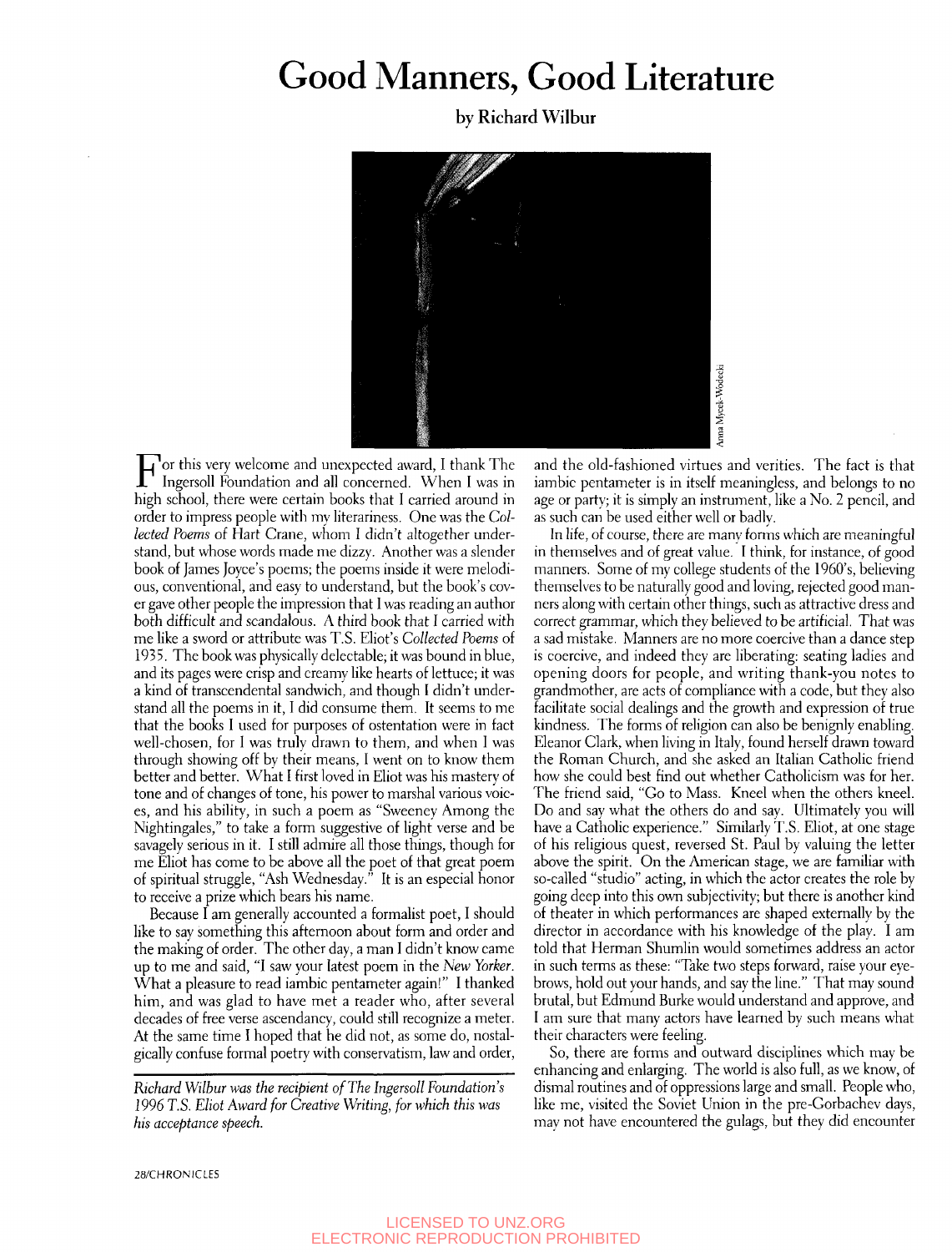much wariness and protective dishonesty, and they were able to see how a tyrannical government trivializes most of its citizens. When people are powerless, when they dare not think for themselves and have no say in anything, they are too readily reduced to mean material concerns—to envying the neighbor's fur hat and trying to wangle a better television. All order, alas, is not good; it wasn't quite enough for Mussolini to make the trains run on time; and I think of a French man of letters who, recalling the Vichy regime and its apologists, observed that no people have ever raised a monument to Order.

Which brings me back to poetry. Toward the end of his poem, "The Idea of Order at Key West," Wallace Stevens exclaims, "Oh! Blessed rage for order." What he is celebrating is the power of art to create imaginative unities in which both the spirit and the objective wodd are fully and truly expressed. Such unities of vision, in which self and world meet at the full, are the great forms which poetry achieves, and which formal techniques like rhyme and meter merely serve to implement. When poetry does not bring "the whole soul of man into activity," as Coleridge says it must, or when it does violence to outward reality, it fails, and here is a well-known little poem of Stevens' about a poetic failure. It is called "Anecdote of the Jar":

I placed a jar in Tennessee, And round it was, upon a hill. It made the slovenly wilderness Surround that hill.

The wilderness rose up to it, And sprawled around, no longer wild. The jar was round upon the ground And tall and of a port in air.

It took dominion everywhere. The jar was gray and bare. It did not give of bird or bush. Like nothing else in Tennessee.

That jar declares itself to be the center of a circle, and thus organizes the wilderness of Tennessee; but it does so in such a way as to nullify the wild birds and bushes, while asserting its own sterile dominion. What the jar accomplishes is not an imaginative interplay between jar and wilderness, but an imposition of itself, a tyranny; it is a little pre-Gorbachev Kremlin of a jar, and Stevens elsewhere sums the matter up by saying, "A violent order is a disorder."

There are various ways in which poetry can leave things out<br>and thus be less than itself—through the distortions of<br>propagande for instance, through the emissions of sontimen here are various ways in which poetry can leave things out propaganda, for instance, through the omissions of sentimentality, through the evasions of timidity. At its best, poetry has always confronted our sorrows and described our fears, and I want to offer a modest but genuine example of that—a poem by the mid-19th-century English writer Charles Kingsley, the author of *Westward Ho!:* 

When all the world is young, lad, And all the trees are green; And every goose a swan, lad. And every lass a queen; Then hev for boot and horse, lad. And round the world away: Young blood must have its course, lad, And every dog his day.

When all the world is old, lad. And all the trees are brown; And all the sport is stale, lad. And all the wheels run down. Creep home and take your place there The spent and maimed among; God grant you find one face there You loved when all was young!

What that says is pretty awful: it says that we begin life full of adventurous energy and romance, and end in weariness, disillusion, and lonely infirmity. Those assertions may not be universally true, but they have some painful pertinence to everyone, and so one might ask why such a grim message is wittily conveyed in clever rhymes and a rollicking ballad meter. Is Kingsley sugarcoating a bitter pill? I don't think so. For one thing, the jaunty ballad rhythms are appropriate to the youthful vigor and zest evoked in the first stanza, and the same rhythms are poignantly slowed as the poem saddens. For another thing, the poem's breezy movement reflects the high morale that poetry always has when it faces up to depressing or dreadful truths. Auden, in his elegy for Yeats, urges poets to

Sing of human unsuccess In a rapture of distress,

and there is indeed a sort of rapture in any line of verse which articulately braves the darker areas of our experience. A recent magazine article about Yevgeny Kissim spoke of music as a way of mastering bad noises; poetry, which aspires to the fullest possible consciousness, masters bad thoughts by uttering them perfectly. I think that Shakespeare must have rejoiced when he got our fears of the grave into one horrible line: "To lie in cold obstruction and to rot."

I seem to have come round, now, to talking about meter and rhyme and verse-forms as they may further the utterance of a poem. The founders of the free verse movement (people like Ford and Pound and Williams) envisioned it as a kind of recess period—a "formless interim," as Williams put it—after which poetry would return to a fresh formality. Unfortunately, the free verse experiment, like most experiments, became institutionalized, and has dragged on for most of this century, producing a certain number of triumphs and a lot of dreary minced prose. As a result, there are many writers and readers who don't understand what meter is and how it works. They imagine that Pound was correct in his foolish statement that metrical verse is metronomic; they suppose that words in a metrical stanza are like soldiers doing close-order drill and striving for a maximum of mechanical regularity.

That's not how it is at all. A metrical form—the pentameter, for instance—is an underlying paradigm or model which we never hear, though a line like Tennyson's "The woods decay, the woods decay and fall" may come near conforming to that silent model. What one does in writing a metrical poem is to outrage the paradigm, to counterpoint the unheard model with the rhythms of emotion or description or dramatic speech. The result is that those rhythms, underlined by variance from the tidy norm, are heightened, strong, and definite in a way that

SEPTEMBER 1997/29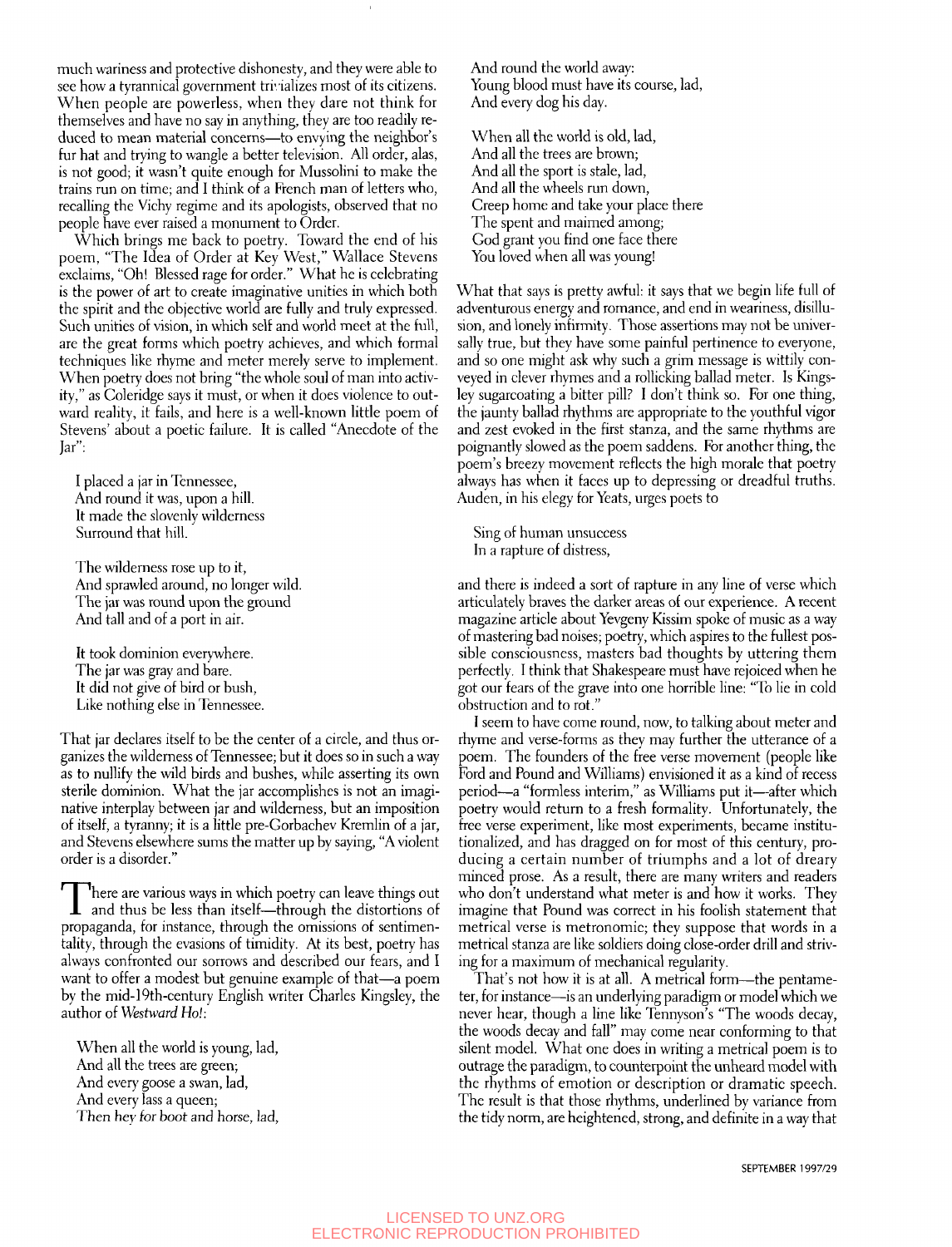the rhythms of prose or free verse can never be. Enjambment—the spilling-over of one line into the next—is also an expressive violation of the norm, because the tidy pentameter norm wants us to pause at the end of every five-foot measure; when we don't, when we brush aside that pause and plunge into the next line, we do it in support of the poem's meaning, emphasizing perhaps some impetuous emotion or some sustained and headlong action. If one were describing in verse a 90-yard broken-field run for a touchdown, a good bit of enjambment would be called for.

Rhyme, together with the other sound-effects of a poem, can cast a musical spell, and that music is best when most attuned to the larger purposes of the poem. There are many other ways, as well, in which rhyme can be functional: it can serve to emphasize important words; it can make important linkages between key words; it can demarcate the stages of an argument; it can help a witty statement to close with a bang; by the dense repetition of a few sounds, it can orchestrate obsession or abiding grief, as in Robert Frost's poem "Bereft." Some of the things rhyme can do for a poem are almost too subtle to talk about. For instance, when two lines rhyme, and one of the rhyme-words has more force than the other, the disparity can tell us in what tone or tones those lines should be read. **I** put in



## **GRADE INFLATION**

As the Associated Press reported in June, a former teacher at Lake Zurich High School in Illinois has been charged with official misconduct and intimidation. Prosecutors say that Douglas Petrovitch, 28, attempted to trade A grades with his students for merchandise at the department stores where they worked. In one case Petrovitch was arrested while trying to leave a Target department store with \$1,000 worth of merchandise which he had purchased for \$111. Another student "traded a \$50 gift certificate to a restaurant owned by his father for an A, and a fourth bought lunch for the teacher several times in exchange for his grade." Upon learning he was being investigated, Petrovitch called the students and threatened to break their kneecaps with a baseball bat if they talked to the police.

evidence the first four lines of a Gerard Manley Hopkins sonnet, a sonnet that's full of spiritual anguish:

No worst, there is none. Pitched past pitch of grief, More pangs will, schooled at forepangs, wilder wring. Gomforter, where, where is your comforting? Mary, mother of us, where is your relief?

"Wring" is a strong rhyme-word, and "comforting," in the next line, rhymes very weakly with it. If I am not mistaken, we are thereby instructed to read that whole line about the absence of the Holy Spirit—"Gomforter, where, where is your comforting?"—in a weak, spiritless, and broken way.

Let me say a little about those traditional verse forms which were bequeathed to us by the masters—by those whom Yeats addresses as "sages standing in God's holy fire." When a formal poet feels a poem coming on, he reaches into the toolbox of traditional means and picks out a meter which seems likely to suit his hazily emerging thought; he tentatively decides whether the services of rhyme will be needed; he tries to foresee whether the argument of his poem will want to be paragraphed into stanzas; and then he gets going—knowing, of course, that as his poem finds its voice he may change his mind about what devices will further it. Many formal poems, nowadays, are constructed in that ad hoc fashion, and they sometimes arrive at rhyme-schemes and stanza patterns which are quite without precedent or name. On the other hand, the poet has a splendid resource in all those tested verse-forms which have been handed down to us; the couplet, the canzone, the Spenserian stanza, the rondeau, the sonnet, and so on. These various structures have something of that benign, enabling character which I ascribed to good manners, but with the difference that they are all optional, and should only be used when they are peculiarly appropriate to some incipient utterance. Robert Frost once said something like this: that if you feel like saying something for about eight lines, and then qualifying or unsaying it for six lines or so, you are probably about to write a Petrarchan sonnet. That is the way it should happen: the beginning poem, as it materializes, should choose the form whose logic will provide it with precision, economy, and power.

Every form has its particular logic and capabilities; if an epigram is on the tip of one's tongue, it should probably find utterance in a smartly rhyming couplet or quatrain, and it would be pointless folly to try to inflate it into a sonnet. There are certain reiterative forms, like the villanelle and sestina, which are designed to accommodate the mind's hashing and rehashing of a subject; if sestinas and villanelles ruminate to some purpose, they can be splendid; but if they are not driven by a strong need to turn some subject over and over, if they amount to no more than the fulfilling of a tricky pattern, then they are vacuous and interminable.

Lest I be interminable, let me call a halt to all this technical talk. I hope to have made it clear that I have no interest in form for form's sake. The meter-using poets of my generation would surely say the same, as would the excellent younger formalists who are now occupying the field, such as Timothy Steele, Mary Jo Salter, Emily Grosholz, Dana Gioia, R.S. Gwynn, and many another. All these would join me, I believe, in agreeing with Ralph Waldo Emerson, who said that "it is not meters, but a meter-making argument that makes a poem."

As for this sort of prize-giving occasion, I think it is a truly benign form, and once again I express my thanks,  $\qquad \qquad \lll$